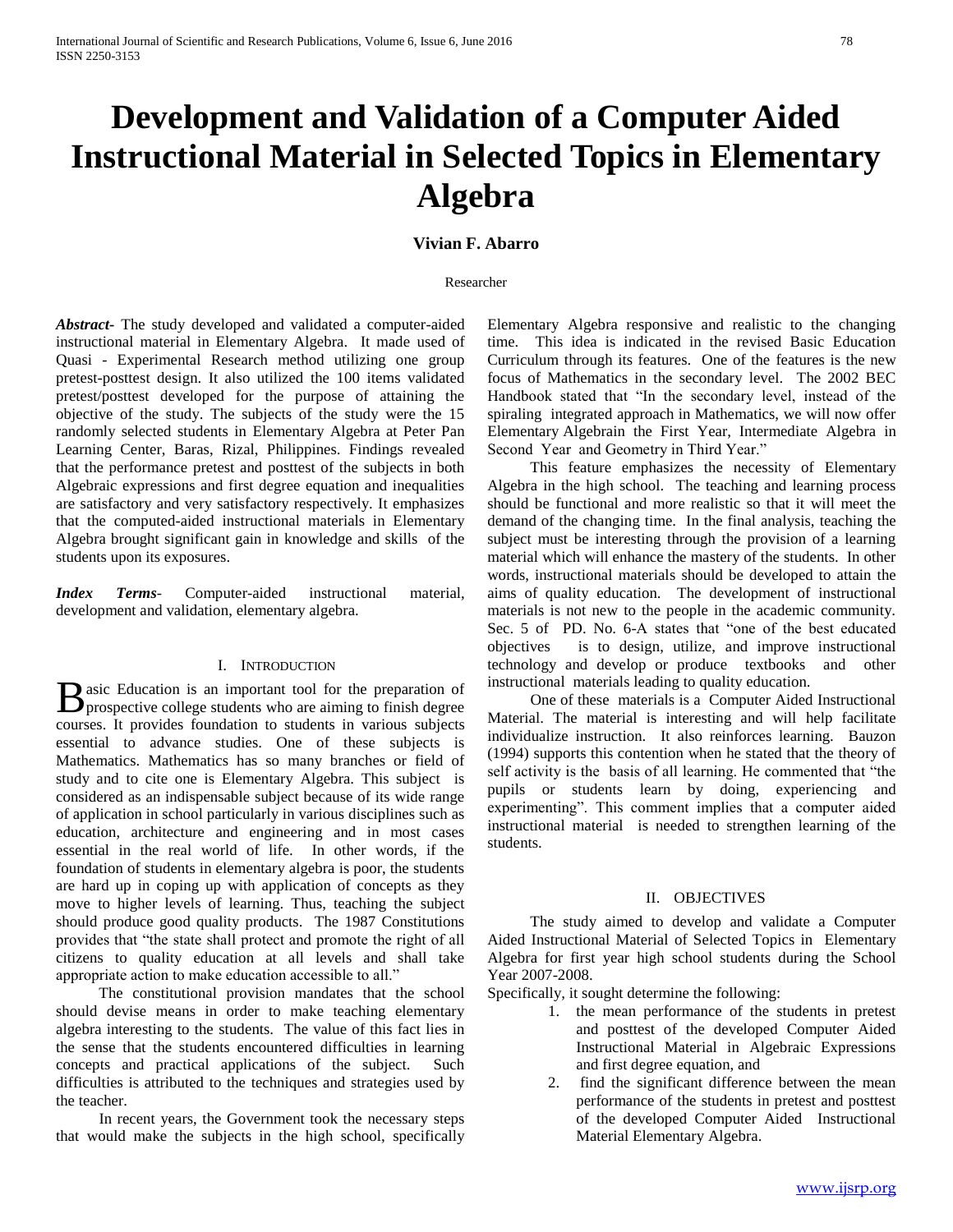## III. RESEARCH METHODOLOGY

 The study made use of Quasi - Experimental Research method utilizing one group pretest-posttest design.

 The study was conducted at Peter Pan Learning Center. Peter Pan Learning Center is a private school offering secondary and elementary level of education. The school believes on child's progress and advancement in his study, fulfilling the mission of Christ on earth through the development of man, thus providing a balance development of the child is ensured towards this end. Some of the important activities of the school is the development of the students through Mathematics Quiz Bee which is immensely contributed by the subject, Elementary Algebra.

 The subjects of the study were the 15 first year high students enrolled during the school year 2007-2008. There were no equating factors considered in the considered in the selection of the subjects of the study, but it was made clear that no irregular first year students were included in the study.

 The teacher made test which was used in determining the validity of the developed material consisting of 100-items. The test was divided into two sets and each set was administered before and after the grading period. The test was developed based on the learning competencies provided by the Department of Education and the table of specification. The test was content validated by experts in test preparations. Suggestions provided by experts was considered in the revision. It was tried out to 10 second year high students enrolled at Peter Pan Learning Center, Baras, Rizal, Philippines during the school year 2007-2008. The result of the try out was analyzed through indices of difficulties and discrimination in order to improve the poor items and the test was finalized.

 The mean score of the students in every learning area was interpreted using the following scale:

| Range | <b>Interpretation</b> |
|-------|-----------------------|
|-------|-----------------------|

- 41 50 Outstanding
- 31 40Very Satisfactory
- 21 30Satisfactory
- 11 20Fair
- 1 10 Poor

# IV. RESULTS

# **Performance of the Students in Pretest and Posttest of the Developed Computer Aided Instructional Material in Elementary Algebra**

| Table I. Computed Mean and Standard Deviation on the Performance of Students in Pretest and Posttest of the Developed |  |  |  |  |  |  |
|-----------------------------------------------------------------------------------------------------------------------|--|--|--|--|--|--|
| <b>Computer Aided Instructional Material in Elementary Algebra</b>                                                    |  |  |  |  |  |  |

|                              | Pretest |           |         |       | <b>Posttest</b> |           |  |  |
|------------------------------|---------|-----------|---------|-------|-----------------|-----------|--|--|
| Learning Areas               | Mean    | <b>SD</b> | VI      | Mean  | <b>SD</b>       |           |  |  |
| 1. Algebraic Expressions     | 25.2    | 3.28      | ື       | 33.07 | 4.98            | <b>VS</b> |  |  |
| 2. First Degree Equation $&$ |         |           |         |       |                 |           |  |  |
| Inequalities                 | 24.47   | 3.29      | C<br>A. | 33.13 | 4.14            | VS        |  |  |
| Over-all                     | 24.84   | 3.29      |         | 33.1  | 4.56            | VS.       |  |  |
| . ا،                         |         |           |         |       |                 |           |  |  |

Legend:

SD - Standard Deviation VI- Verbal Interpretation S- Satisfactory

**Significant Difference Between the Level of Performance of the Students in Elementary Algebra as revealed by the Pretest and Posttest With Respect to the Learning Areas**

**Table II. Computed t-value on the Performance of the Students in Pretest and Posttest of the Different Learning Areas of the Computer Aided Instructional Material of Selected Topics in Elementary Algebra**

| <b>Learning Areas</b>  |                      | Df | p-value | H <sub>0</sub> | VI  |
|------------------------|----------------------|----|---------|----------------|-----|
| Algebraic Expression   | 6.499                | 14 | .000    |                | ື   |
| 2. Linear Equation and |                      |    |         |                |     |
| Inequalities           | 0.225<br>ے سکتا ہے : | 14 | 000     |                | . . |

Legend:

df - degrees of freedom R - Rejected S - Significant

 $t_c$  - Computed t-value Ho - Null Hypothesis

V. DISCUSSIONS

 As indicated in the table 1, the mean score of the students in pretest Algebraic Expressions is 25.2 with a standard deviation of 3.28 verbally interpreted as satisfactory and the mean score in posttest is 33.07 with a standard deviation of 4.98 verbally interpreted as very satisfactory. On the other hand, the mean score of the students in pretest in the First Degree Equation and Inequalities is 24.47 with standard deviation 3.29 verbally interpreted as satisfactory and the mean score of the students in